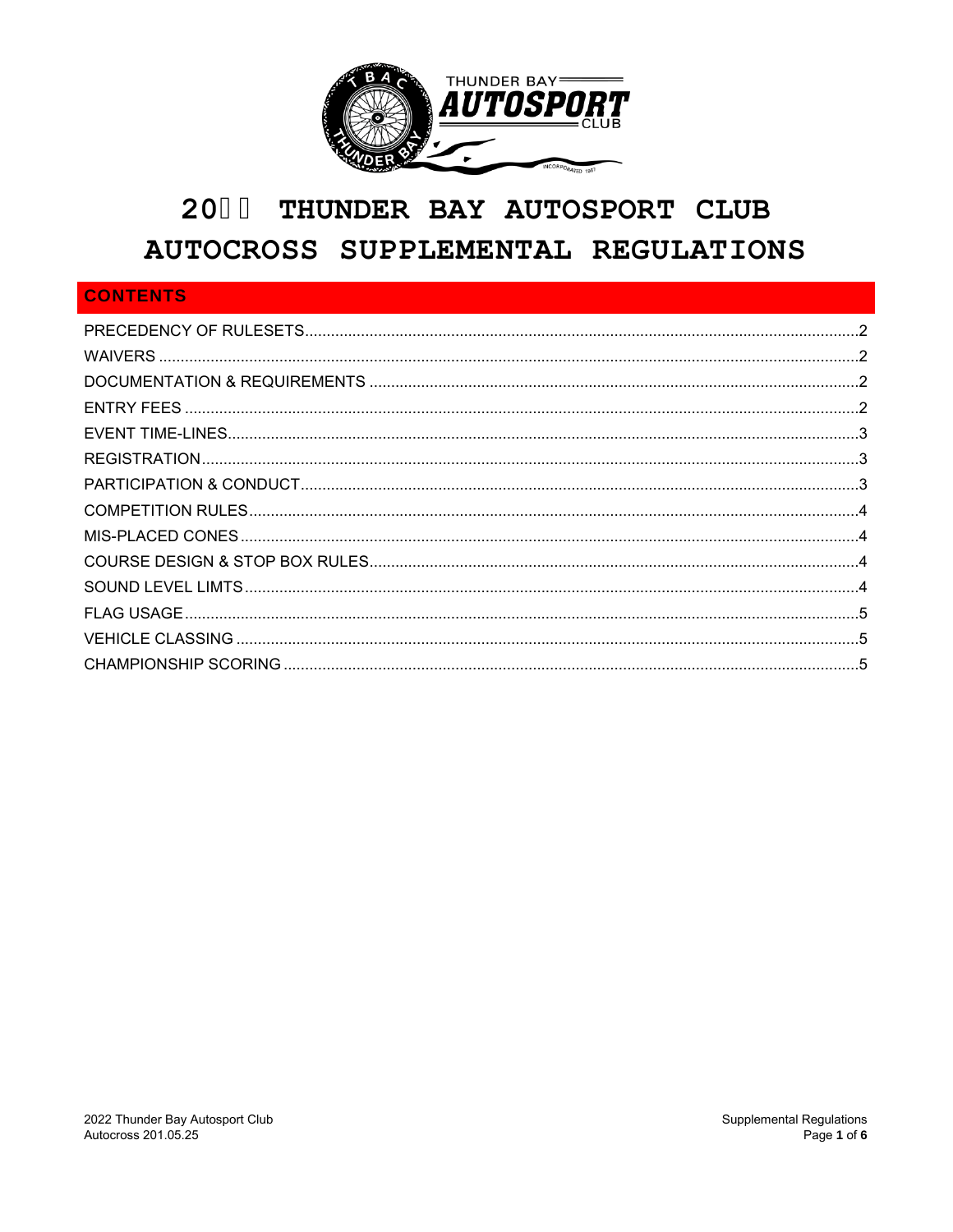

# <span id="page-1-0"></span>**PRECEDENCY OF RULESETS**

- 1) These Supplemental Rules are intended to be entirely consistent and compliant with the latest version of the [CASC-OR General Competition Rules](http://www.casc.on.ca/sites/default/files/gcr_published_170720.pdf) (GCRs) and ASN CANADA FIA [NATIONAL SOLOSPORT](http://www.asncanada.com/wp-content/uploads/2017/06/ASN-2017-Autoslalom-Regulations-complete.pdf) [REGULATIONS-AUTOSLALOM](http://www.asncanada.com/wp-content/uploads/2016/04/ASN-2016-Autoslalom-Regulations.pdf) (ASRs) in effect during the 2022 TBAC Autocross series.
- 2) Unless specifically exempted, any provision of these Supplementary Rules found to be in conflict with the GCRs or the ASRs will be superseded by the GCRs and the ASRs.
	- a) Despite the above, the GCRs and the ASRs will always take precedence in matters of safety.
- 3) All competitors are to be familiar with the GCRs and the ASRs.

# <span id="page-1-1"></span>**WAIVERS**

- 4) Every person on the event premises shall sign the appropriate waiver, either:
	- a) ASN Canada FIA [General Waiver](http://www.asncanada.com/wp-content/uploads/2016/01/ASN_English_General_Waiver_09.pdf) for competitors and spectators 18 years of age or older; or
	- b) ASN Canada FIA [Parental Consent Waiver](http://www.asncanada.com/wp-content/uploads/2016/01/ASN-English-Annual-Parental-Consent-Waiver.pdf) signed by a parent or guardian for those under the age of 18.

#### <span id="page-1-2"></span>**DOCUMENTATION & REQUIREMENTS**

- 5) Competitors must provide proof of a valid government-issued driver's license.
	- a) Documentation checks may take place at a participant's first event of the 2022 season or at any other time and location.
	- b) Competitors with a G1 (Level One) License will be allowed to compete, however, they must adhere to all license restrictions.
- 6) Each competing vehicle must be accompanied by a completed [SoloSport Vehicle Technical Self-Declaration.](http://www.asncanada.com/wp-content/uploads/2016/03/ASN_SoloSport_Tech_Self_Insp_Form.pdf) Random inspections may be carried out by the organizers, however, it remains the competitor's responsibility to ensure the vehicle is safe for competition.
- 7) To qualify as eligible to compete in Autocross events, each vehicle must have a minimum wheelbase (measured between front and rear wheel centers) of 152 cm (60 inches), a minimum front and rear track of 107 cm (42 in.), and a minimum wheel diameter of 25.4 cm (10 in.). Ineligible vehicles are:
	- a) Vehicles with a high center of gravity and a narrow track, including SUVs, minivans, and 4WD pickups.
	- b) Any vehicle, which is taller than it is wide. With the vehicle tires inflated to the vehicle/tire manufacturer's specifications, the measurements are to be taken from the ground to the tallest point of the vehicle for the Overall Vehicle Height and the track measurement from outside of tire to outside of tire on the same axle for the Track Width.
	- c) If the vehicle is listed in Appendix A SCCA Classes approved list of eligible vehicles, then the vehicle is accepted for competition.

#### <span id="page-1-3"></span>**ENTRY FEES**

- 8) For typical events, costs are as follows:
	- a) \$40 for TBAC annual members
	- b) \$60 for non-members (\$40 + \$20 day-membership)

Annual memberships are available for \$60, a [TBAC Membership Form](http://www.thunderbayautosportclub.com/tbac/uploads/pdf/tbacmembershipform16.pdf) can be found on our website and completed in advance or forms will be available at the registration table on the morning of the event.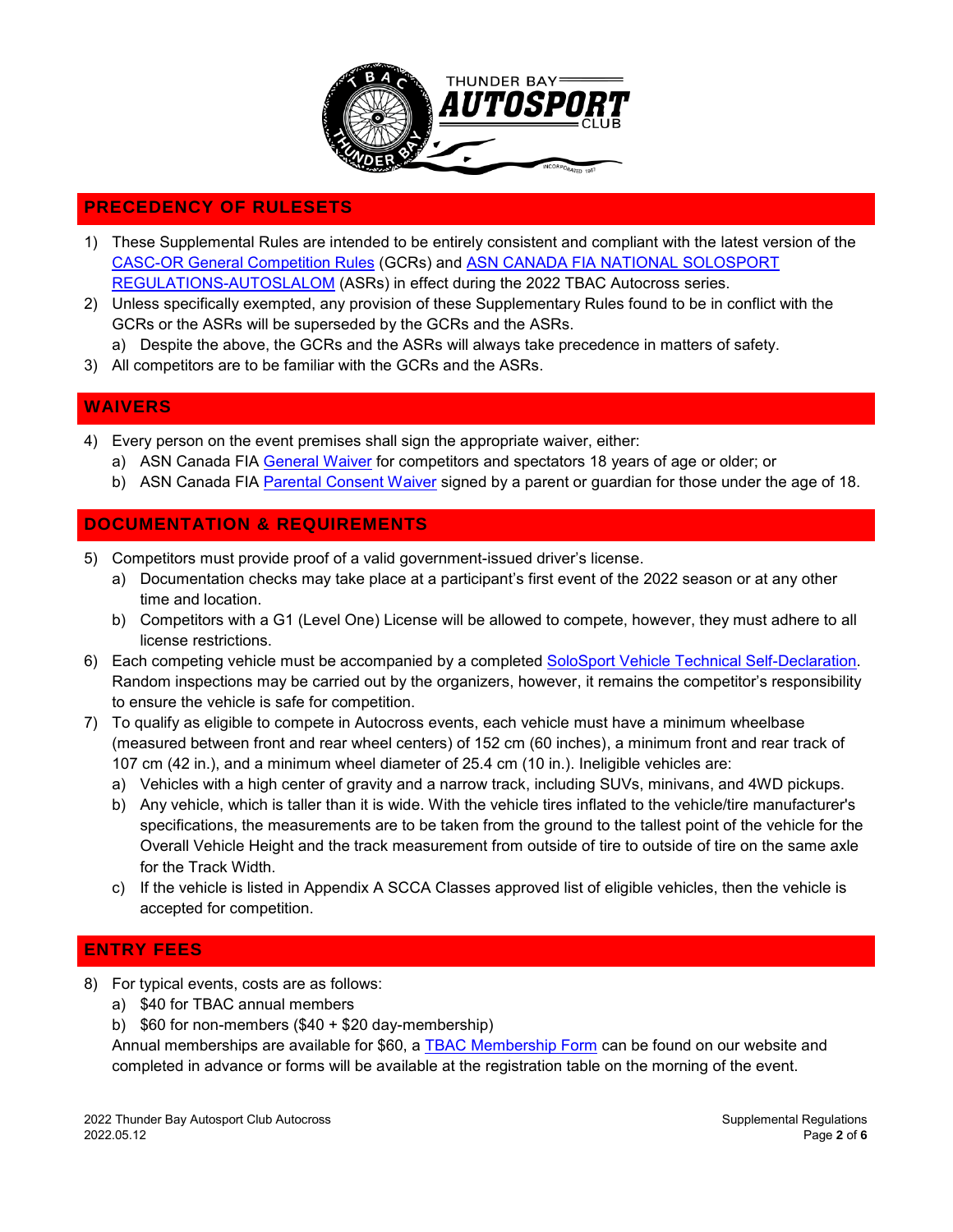

# <span id="page-2-0"></span>**EVENT TIME-LINES**

- 9) All Competitors must respect time-lines regarding "Check-In/Registration", during which waivers are signed, payments are taken and vehicles are inspected. Failure to attend during the assigned period could result in expulsion from the event without refund.
- 10) Attendance at the Driver's Meeting is mandatory for all competitors. Failure to attend could result in expulsion without refund.

| <b>Event Opens</b>        | 9:00 AM                 |
|---------------------------|-------------------------|
| Check-In/Registration     | $9:00$ AM $- 10:00$ AM  |
| Course Open to Walk       | $10:00$ AM $- 10:45$ AM |
| Driver's Meeting          | 10:45 AM - 11:00AM      |
| <b>Competition Begins</b> | $11:00$ AM              |

#### <span id="page-2-1"></span>**REGISTRATION**

- 11) Event registration typically occurs on the morning of the event. You can obtain an [Autocross Registration](http://www.thunderbayautosportclub.com/tbac/uploads/summer/2018_autoslalom_reg_form.pdf) [Form](http://www.thunderbayautosportclub.com/tbac/uploads/summer/2016_autoslalom_reg_form.pdf) from our website to complete in advance, otherwise, forms will be available on-site at the registration table. Registration will close at 10:00AM on the day of the event.
- 12) A competitor may not register more than one vehicle for each event and he may only total points for different vehicles when the vehicles are in the same class. A competitor experiencing a mechanical failure such that it renders his primary vehicle inoperable may petition to compete in an alternate vehicle that can legally be run in the same vehicle class as his primary vehicle.
- 13) There shall be not more than two drivers per vehicle per class unless one of the drivers competes in the next higher class.
- 14) Voluntary class bumping is allowed. Competitors will be permitted to voluntarily bump to a higher class only.

# <span id="page-2-2"></span>**PARTICIPATION & CONDUCT**

- 15) The off-course speed limit is 15 km/h (a walking pace). This applies to all areas, as well as any site entry/exit roads. Local speed limits also apply. Violators will be subject to immediate disqualification, loss of entry fee and will be asked to leave the site.
- 16) Any person deemed behaving in an unsportsmanlike manner may be ejected from the event. No refunds or reimbursements will be made. This includes but is not limited to driving dangerously on course or in controlled areas, burn-outs, drifting, shouting at officials and aggressive behavior towards other competitors.
- 17) Absolutely no alcoholic beverages or drugs will be permitted on the event site. Competitors are not allowed to compete under the influence of such substances.
- 18) Respect the site! Do not litter, keep your area safe and tidy. Anything you bring to the site must be taken with you at the end of the event day or placed in a trashcan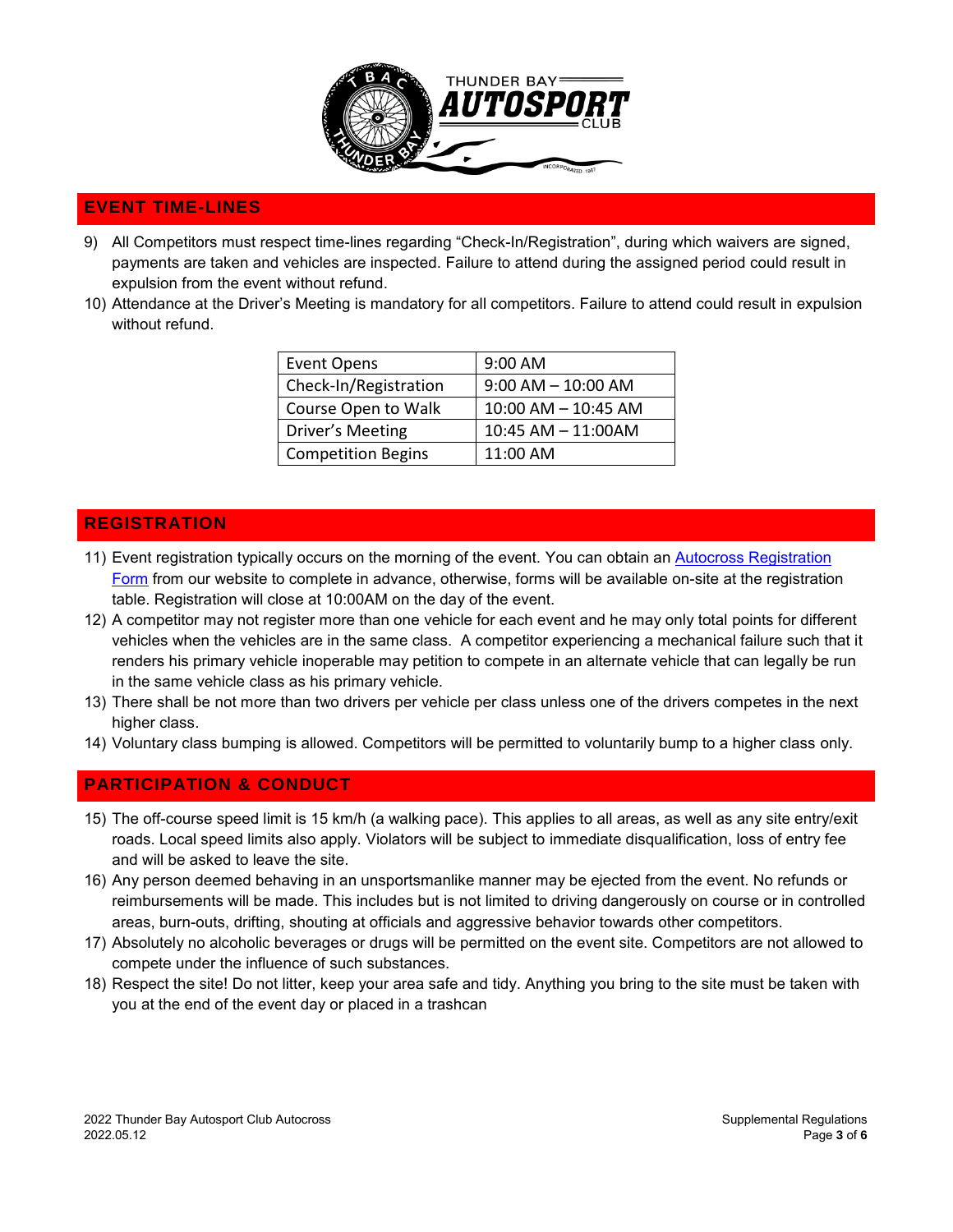

# <span id="page-3-0"></span>**COMPETITION RULES**

- 19) Vehicles may run with side windows in any position or with an approved window net.
- 20) Drivers must wear a seat belt and [approved helmet](http://www.scca.com/downloads/11658-2016-solo-helmet-cert-decals-2/download) (SNELL 2010 or better) at all times while on course.
- 21) Passengers are allowed during competition runs, providing passengers have signed the waivers and are wearing compliant helmets. Only one passenger per vehicle is permitted.
- 22) Passengers under the age of majority must be at least 14 years old and be in a vehicle driven by their parent or guardian.
- 23) All Competitors must complete work assignments to be eligible for awards, results and points! Violators will be stripped of points for that event and may be asked to leave the site. Our sport only works if everyone does their part.
- 24) No driver shall make two runs back to back. There shall be a minimum five-minute space between runs made by the same vehicle either by a second driver or by the same driver, including re-runs.
- 25) Any competitor deviating from the prescribed course shall have that run scored as a DNF (Did Not Finish).

# <span id="page-3-1"></span>**MIS-PLACED CONES**

- 26) Down-and-Out Rule; if a pylon is not left standing in a vertical position, or is totally displaced outside its marker location, a two-second penalty shall be assessed for each such pylon during a competitor's run. No time penalties are assessed for pylons originally placed in a horizontal position.
- 27) A competitor encountering a downed or displaced pylon on course has the option of continuing the run or stopping as soon as possible, and pointing out the downed or displaced pylon to a course worker. If the competitor stops, he or she must proceed directly and slowly off course and will then be granted a re-run. However, if the competitor completes the run, the time will stand (the displacement of a pylon must be caused by a previous competitor or by a course worker error).

#### <span id="page-3-2"></span>**COURSE DESIGN & STOP BOX RULES**

- 28) To assist with course safety, one driver will be chosen to test drive the course during setup. The test driver must use a vehicle that is not the one they compete in and is eligible for competition.
- 29) Course chalking, subject to facility approval, will be at the discretion of the course designer.
- 30) The stop box for the course will be either a "Full Stop Design" stop box or a "Rolling Stop Design" stop box. The type of stop box will be identified during the drivers meeting.
- 31) Failure to come to a complete stop within the confines of a "Full Stop Design" stop box will result in the run being recorded as a DNF.
- 32) Vehicle speed should not exceed walking speeds at the exit of the "Rolling Stop Design" stop box. Excessive speed could result in the run being recorded as a DNF.
- 33) The "down and out" pylon 2 second penalty rule will apply to each of the stop box pylons.

#### <span id="page-3-3"></span>**SOUND LEVEL LIMTS**

34) All vehicles must be muffled. No vehicle shall produce noise levels exceeding 96dB at full throttle, as measured from 50 feet behind the vehicle.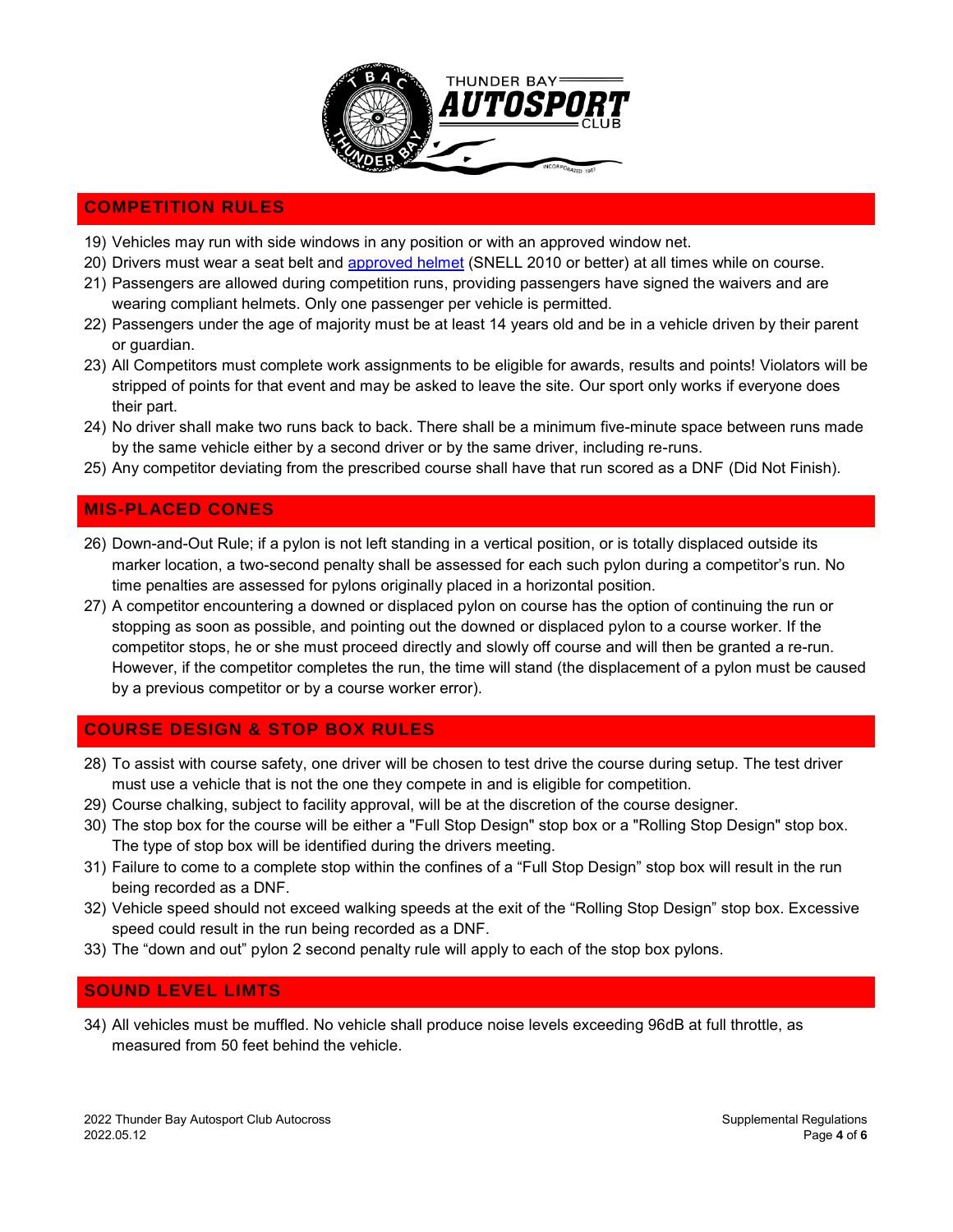

- 35) Competitors exceeding this limit will be given one warning, and will be permitted to make modifications to reduce sound. At a subsequent event, should the vehicle once again violate the noise limit, the competitor will be prevented from completing any further runs. No refund will be provided in such cases.
- 36) Final judgment of the acceptability of sound levels, regardless of the measured sound level, rests with the event officials.

# <span id="page-4-0"></span>**FLAG USAGE**

- 37) RED FLAG: a red flag will be waved to indicate timer failure, persons on course, or hazardous objects on course.
	- a) When a red flag is being waived by a course worker, or if a red flag is called over the radio, all worker stations are to vigorously wave their unfurled red flags in order to obtain the attention of the drivers on course and that of other workers.
	- b) Drivers seeing a red flag should come to a safe, controlled stop and await direction from course workers.
	- c) Drivers instructed to exit the course are to decrease speed to below competition speeds, but keep moving through the course briskly, exiting it through the stop box.
	- d) Any competitor executing a DNF prior to being "red-flagged" is not eligible for a re-run.

# <span id="page-4-1"></span>**VEHICLE CLASSING**

38) Vehicle classes are determined as follows:

- a) Find your vehicle using the [SCCA Street Category](http://www.scca.com/downloads/13222-2016-2-25-street-category-by-manufacturer/download) (for example: SS, AS, BS, CS, DS, ES, FS, GS, HS).
- b) The vehicle's base class is determined by converting the SCCA Street Category to one of three local Classes according to the chart below:

| <b>SCCA Street</b>       | <b>TBAC Class</b>  |
|--------------------------|--------------------|
| SS                       | А                  |
| AS                       | Α                  |
| <b>BS</b>                | А                  |
| $\overline{\text{cs}}$   | B                  |
| DS                       | B                  |
| ES                       | $C+$               |
| <b>FS</b>                | B                  |
| $\overline{\text{GS}}$   | $\overline{C}$     |
| $\overline{\mathsf{HS}}$ | $\overline{\rm c}$ |

Note: a (+) indicates you receive 12 base modification points off the bat.

- c) Modification points are then determined using the [TBAC Autocross Classing Worksheet.](http://www.thunderbayautosportclub.com/tbac/uploads/summer/2018-TBAC-Classing-Worksheet.pdf)
- d) For every 25 modification points, the vehicle moves "up" one class. For greater clarity, a vehicle that starts in B class with 30 modification points would move up one class to A class.
- e) Changes to a vehicle following its initial classing are to be assessed in the same manner.
- 39) Officials reserve the right to inspect any competition vehicle for classing compliance at any time.

#### <span id="page-4-2"></span>**CHAMPIONSHIP SCORING**

40) The season is scored using each competitor's best 9 out of 14 event results to calculate their "points total". Competitors may drive any car within their Class to compete for points.